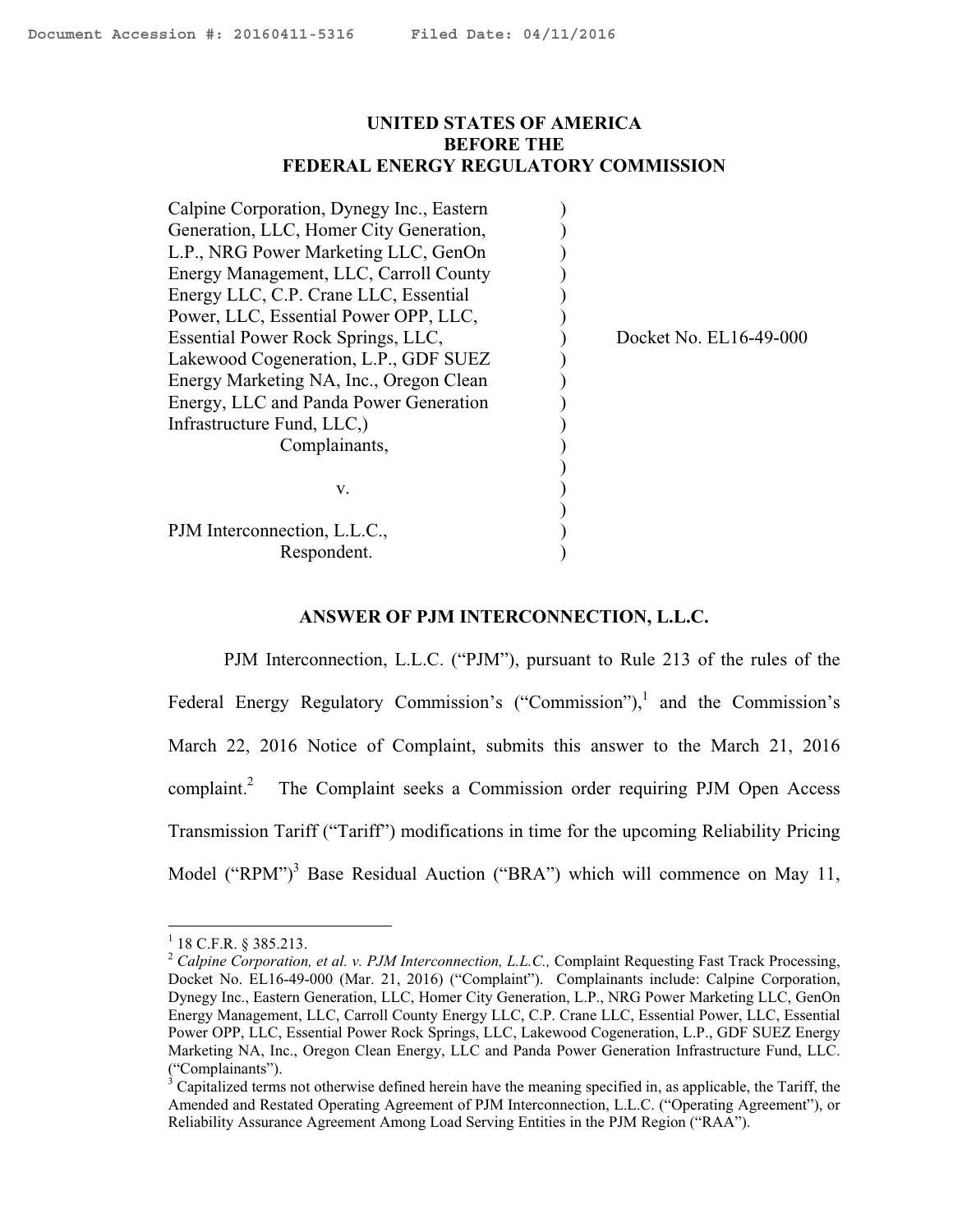2016 ("May 2016 BRA"). Specifically, Complainants seek to expand the Minimum Offer Price Rule ("MOPR") to apply to Sell Offers for Existing Generation Capacity Resources when such resources are subsidized by state-approved out-of-market payments.

As discussed herein, the Complaint should be denied to the extent it seeks to establish and apply new MOPR provisions prior to the May 2016 BRA. However, PJM agrees that under certain circumstances and given the existing PJM MOPR, Sell Offers in RPM Auctions submitted by Existing Generation Capacity Resources could result in unjust and unreasonable rates when such resources are subsidized by state-approved outof-market payments. Thus PJM believes the Commission could find the current MOPR provisions, to the extent they distinguish unit specific, state-subsidized new generation from existing generation, are incomplete and not sustainable over time and therefore unjust and unreasonable. The Commission should then direct PJM to submit revised rules, after vetting through a stakeholder process, in time for the Commission to act prior to the BRA that will take place in May, 2017 ("May 2017 BRA").<sup>4</sup> This approach would allow the Commission to carefully and comprehensively identify the problem raised by Complainants and allow an orderly process to consider alternatives through an open stakeholder process. Alternatively, the Commission could direct further analysis by PJM through a stakeholder process and keep this Complaint open so that PJM can report back to the Commission on the results of its analyses including proposed solutions for the

<sup>&</sup>lt;sup>4</sup> PJM would expect to file any resulting Tariff revisions by mid-October, 2016 to accommodate the MOPR time line as it pertains to the May 2017 BRA.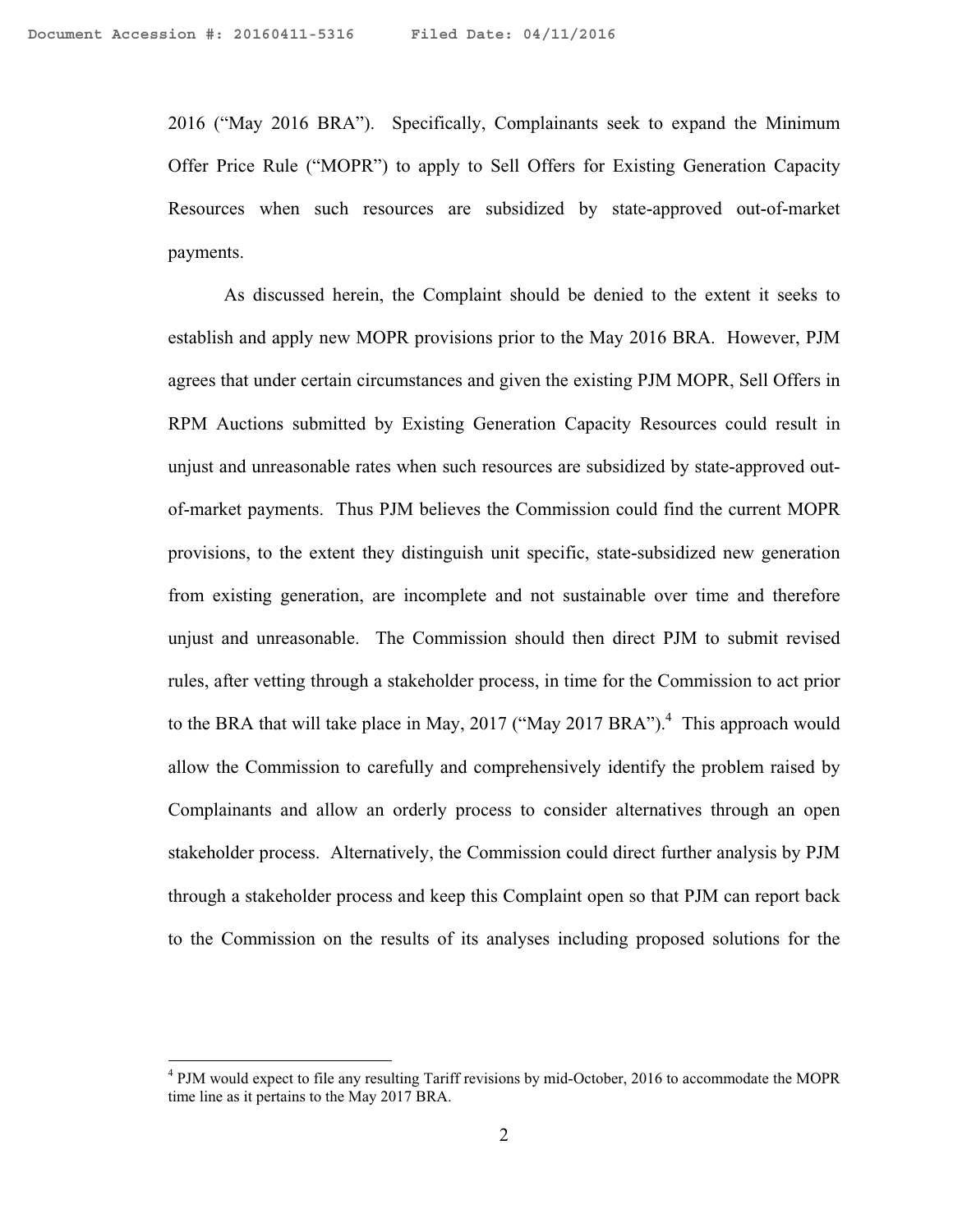$\overline{a}$ 

Commission to consider.<sup>5</sup> Such a "staging" of this proceeding would provide stakeholders an inclusive role in formulating a rule having widespread application and send the appropriate signal that the issue requires further analysis and focus. Moreover, this would allow the Commission to consider these issues not only with a full record from an open stakeholder process but also with consideration of the Supreme Court's resolution of the *Hughes* proceeding.6

Finally, should the Commission nonetheless determine action must be taken prior to the May 2016 BRA, PJM offers an alternative proposal that is narrowly drawn and can be implemented in short order and without the complexity inherent in the proposed remedy. PJM proposes these short-term alternatives to the Complainants' proposal should the Commission feel immediate action is needed; but again we would caution that a more deliberate approach – one which directs PJM to make a filing to address the problem prior to next year's BRA – would be less disruptive to the market. In its approach to the Complaint, PJM is mindful of the Commission's action adapting the ISO-NE MOPR to address specific circumstances in the New England market and believes that a similar approach is needed to adapt the PJM MOPR to address specific subsidization issues in the PJM region. Without a remedy, subsidization of Existing Generation Capacity Resources could negatively impact the very goal of RPM to provide

 $<sup>5</sup>$  The case law is quite clear that in crafting remedies to any 206 findings, the Commission's authority is at</sup> its "zenith". PJM urges the Commission to use this discretion in a manner which balances the need for timely resolution while, at the same time avoiding the disruptive impact of an uncertain and untested remedy being imposed prior to the 2016 BRA. *See Niagara Mohawk Power Corp. v. FPC*, 379 F.2d 153, 159 (D.C. Cir. 1967). PJM would fully anticipate and plan for a stakeholder process to help craft such a filing and would periodically report to the Commission on its progress

<sup>6</sup> *Hughes v. PPL EnergyPlus, LLC*, 753 F.3d 467 (4th Cir. 2014), *cert. granted*, 136 S. Ct. 382 (Oct. 19, 2015) (No. 14-614).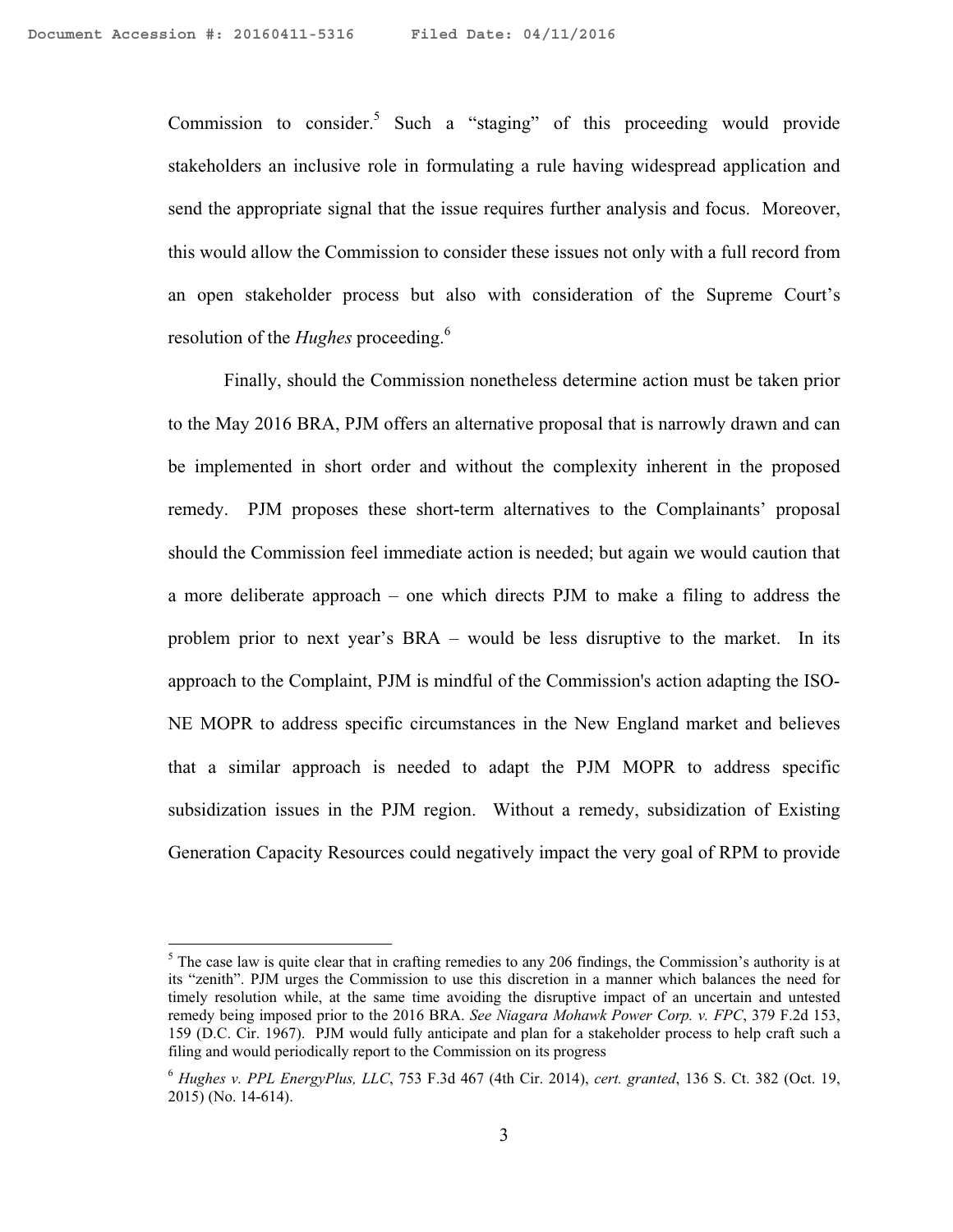an appropriate price signal for the development of new resources or retention of economic existing resources.

#### **I. ANSWER TO COMPLAINT**

 $\overline{a}$ 

# *A. PJM agrees there may be a gap in its MOPR that could allow, under certain circumstances, uncompetitive offers from Existing Generation Capacity Resources.*

The Complaint highlights a potential gap in the MOPR, which could allow, in certain circumstances, uncompetitive offers from Existing Generation Capacity Resources to suppress clearing prices and undermine PJM's efforts to support competitive market entry through RPM. The Ohio power purchase agreements ("Ohio PPAs") that are the focus of the Complaint<sup>7</sup> could be only the first example of later similar agreements or initiatives that, while legal under state law, raise potential to undermine the price signals that PJM and the Commission have worked so hard to achieve through the RPM capacity market. The current MOPR does not apply to Existing Generation Capacity Resources because such resources have going-forward costs (net of energy market revenues) that are typically low, thus raising less concern about below-cost offers. The Complaint raises the legitimate question—not yet addressed in the PJM Tariff—of whether a MOPR should apply to Existing Generation Capacity Resources under certain circumstances.

 $<sup>7</sup>$  The Ohio PPAs are more fully described in the recent Public Utilities Commission of Ohio ("PUCO")</sup> orders that accepted those agreements. *See In re Application of Ohio Power Company's Proposal to Enter into an Affiliate Power Purchase Agreement for Inclusion in the Power Purchase Agreement Rider and In Re Application of Ohio Power Company for Approval of Certain Accounting Authority,* Nos. 14-1693-EL-RDR and 14-1694-EL-AAM (March 31, 2016) ("AEP PUCO Order"). *In re Application of Ohio Edison Co., Cleveland Elec. Illuminating Co., and Toledo Edison Co. for Authority to Provide for a Standard Service Offer Pursuant to R.C. 4928.143 in the Form of an Elec. Security Plan*, No. 14-1297-EL-SSO (Mar. 31, 2016) ("FirstEnergy PUCO Order").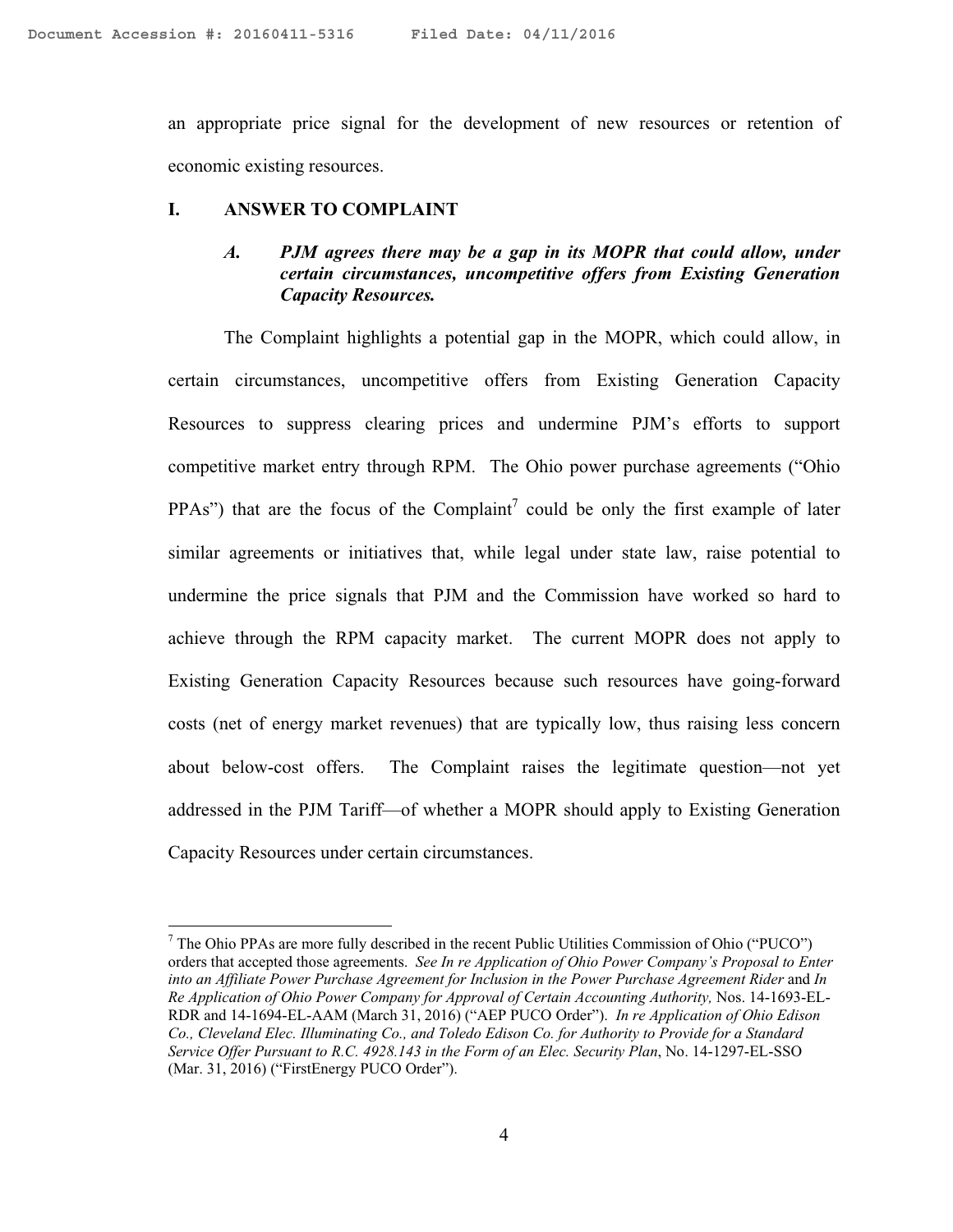The Commission has frequently found (in the context of new entry offers) that competitive resources will offer at their going-forward costs. In a prior order on PJM's MOPR, for example, the Commission explained: "[f]or a competitive market like RPM to function as intended, 'offers submitted into PJM's capacity auctions must accurately reflect avoidable net costs."<sup>8</sup> The Commission has invoked this same standard for the Midcontinent Independent System Operator ("MISO") capacity market, finding: "[i]t is optimal and consistent with the behavior of market participants in a competitive market to permit a market participant to offer capacity into the Auction according to that market participant's going-forward costs[;]"<sup>9</sup> and for the New York Independent System Operator ("NYISO") capacity market, finding: "competitive offers are expected to reflect going-forward costs as adjusted for revenues that are consistent with revenues earned in competitive markets."<sup>10</sup>

The potential harm from uncompetitive offers by existing resources is implicitly the same as that repeatedly recognized by the Commission as to uncompetitive offers by new resources, i.e., below-cost offers will set clearing prices too low for sellers that rely on revenues from a competitive market to enter or remain in the market. The only difference between competitive offers from new resources and competitive offers from existing resources is that the relevant costs are much lower for an existing resource, because most of its costs are sunk. But the costs for an existing resource (even after accounting for expected market revenues) still may be above zero. Consequently, if an

<sup>8</sup> *PJM Interconnection, L.L.C.*, 138 FERC ¶ 61,194, at P. 19 (2012), *quoting PJM Interconnection, L.L.C.*, 137 FERC ¶ 61,145, at P. 255 (2011).

<sup>9</sup> *Public Citizen, Inc. v. Midcontinent Indep. Sys. Operator, Inc.*, 154 FERC ¶ 61,224 at P 89 (2016).

<sup>10</sup> *Independent Power Producers of New York, Inc. v. New York Independent System Operator, Inc.,* 150 FERC ¶ 61,214 at P 66 (2015) ("IPPNY v. NYISO").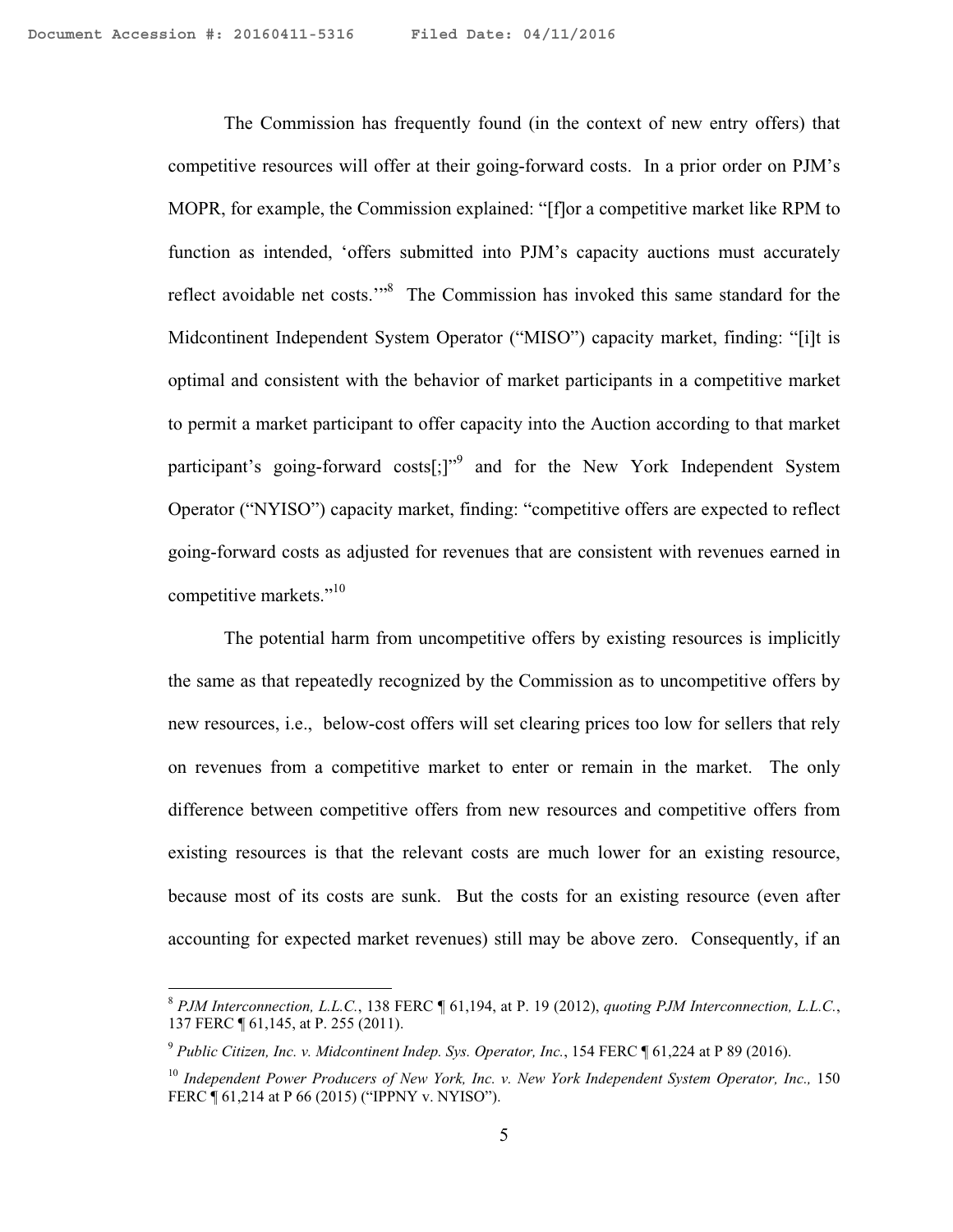existing resource has a positive value of net avoidable costs, after allowing for revenues consistent with those expected from a competitive market, a minimum offer price at or near that net cost level may be warranted, especially if there is cause for concern that the seller may consistently offer below that level, and there are no other considerations or safeguards that justify reliance on out-of-market revenues.

Here, the Complaint identifies a set of conditions in which there may be valid concerns that below-cost offers from existing resources may warrant mitigation.<sup>11</sup> In particular, targeted state subsidization of particular named units—with the level of the subsidy dependent on the level of the capacity revenues obtained by the unit—can change a seller's competitive incentive to offer and commit as capacity only if it can recover its going forward costs (net of energy and ancillary service market revenues) through RPM. In the face of targeted subsidies that change a seller's competitive offer incentives, it may no longer be sustainable to distinguish between new resources and existing resources. PJM recognizes, however, that these concerns can be addressed through a targeted change that carries forward existing exceptions in MOPR for Sell Offers that are consistent with long standing business models such as those utilized by public power. For these reasons, PJM seeks a directive from this Commission, consistent with section 206 of the FPA, to present to the Commission a targeted remedy to this market design issue for implementation prior to the May 2017 BRA.

PJM also is mindful that the Commission has recognized different Regional Transmission Organizations ("RTOs") may properly take different approaches to buyerside mitigation issues. Even for RTOs with similar MOPR-type rules the Commission

<sup>&</sup>lt;sup>11</sup> PJM clarifies that it does not prejudge whether any particular Sell Offer from any of the units covered by the Ohio PPAs would warrant mitigation under these principles.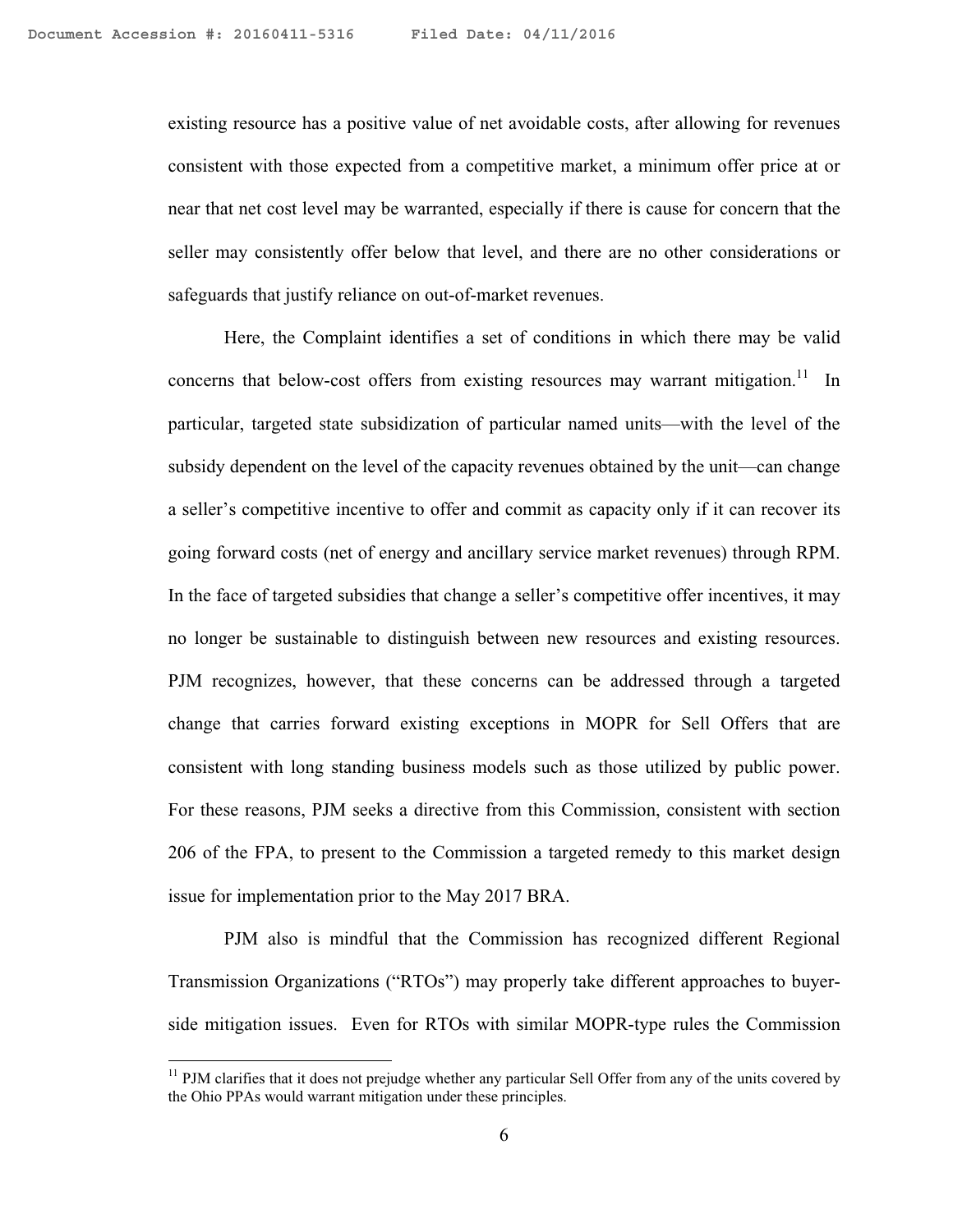1

has permitted important differences. ISO-New England's approved MOPR, for example, applies to all new capacity resources, including renewable resources, whereas PJM's approved MOPR focuses on new gas-fired generation. Responding to parties that object to such differences, the Commission explained that "there are differences between PJM and ISO-NE that affect the balancing of the [relevant] considerations."<sup>12</sup> Accordingly, regardless of whether the MOPR-type rules of other RTOs apply to existing resources, the Commission can and should consider whether existing resource offers made in the context of agreements like the Ohio PPAs would, given the circumstances specific to PJM's capacity markets, lead to unjust and unreasonable rates or market outcomes.

### *B. The Commission should Deny the Requested Relief to Apply Proposed Expanded MOPR Rules to the May 2016 BRA.*

The current MOPR is being implemented for the May 2016 BRA. A Capacity Market Seller with a MOPR-screened resource will submit its offer at the appropriate MOPR Floor Price unless it has asked for and received a competitive entry, self-supply or unit-specific exemption under the MOPR to be able to offer below such MOPR Floor Price.<sup>13</sup> While PJM believes there may be a gap in the rules that, if exploited, could result in unjust and unreasonable auction outcomes in certain circumstances, any corrosive effect of such subsidies would occur over time. Moreover the extent to which

<sup>&</sup>lt;sup>12</sup> New England States Committee on Electricity v. ISO-New England Inc., 142 FERC ¶ 61,108, at P. 35 (2013) (listing, among other relevant differences, differing sizes of the two RTOs, differing supply/demand balances, and differences in possible degree of price suppression). *See also Midwest Indep. Transmission Sys. Operator, Inc.*, 139 FERC ¶ 61,199, at PP. 66-68 (2012), *reh'g denied*, 153 FERC ¶ 61,299, at PP. 105-119 (2015) (rejecting RTO's proposed MOPR based on Commission's assessment of likelihood of price-suppressing offers in region that is more reliant on traditional regulation and pre-existing long-term capacity contracts, and that employs a short-term "spot" capacity market).

<sup>&</sup>lt;sup>13</sup> Under the Tariff, exemption requests were submitted to PJM and the Independent Market Monitor for PJM ("IMM") by December 28, 2015 – 135 days before the commencement of the BRA. Final determinations on the exemptions were due by PJM 65 days after receipt of the MOPR request (e.g., for a request submitted on December 28, 2015, PJM's final determination was due by March 2, 2016). *See*  Tariff, Attachment DD, section 5.14(h)(9) and http://pjm.com/markets-and-operations/rpm.aspx.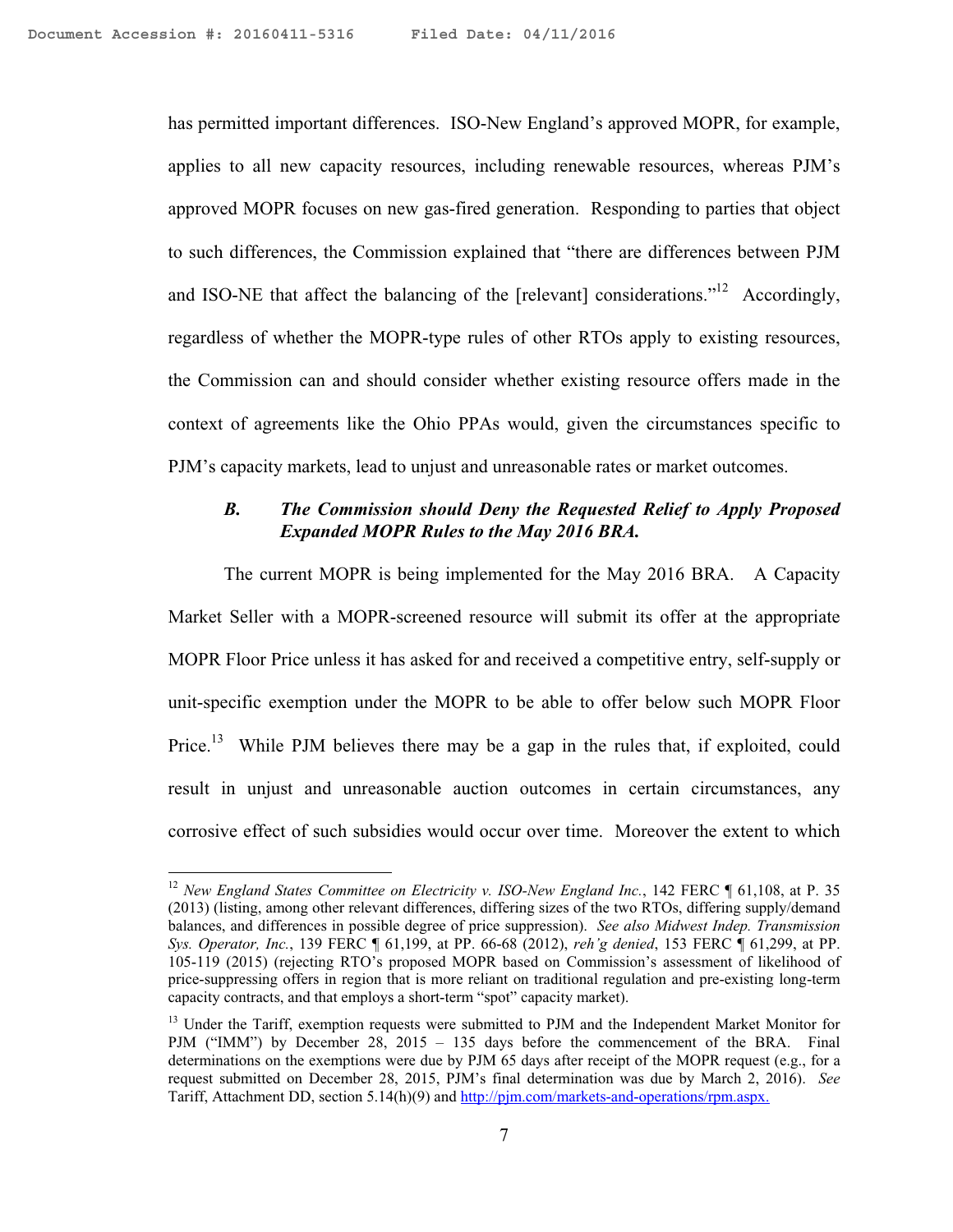the existing gap in the PJM rules is in fact exploited for the May 2016 BRA (as opposed to future BRAs) will not be known until offers are submitted at the time of the May 2016 BRA.

Importantly, the long-term harm to the accuracy of the price signal must be balanced with the harm resulting from a hurried, disruptive and chaotic effort to revise existing rules through the complex proposal offered by the Complaint, none of its elements having undergone any semblance of stakeholder review. PJM is concerned the potential for creating *other* unintended harmful consequences in the process is real and militates against making quick and untested changes for the May 2016 BRA.

#### *1. The potential exploitation of any MOPR gap depends on several variables.*

The potential for exploitation of the rules that could result in an unjust and unreasonable BRA outcome depends on several variables. Facially, nothing in the PPA Orders requires such below-cost or zero price offers.<sup>14</sup> Each company's offering strategy will turn on its interpretation of the PPA Orders and provisions of such orders that could deter such activity. For instance, the PPA Orders require an annual prudency review which would disallow retail rate recovery if the PPA-related resources are not bid in a manner consistent with participation in a broader competitive marketplace comprising sellers attempting to maximize revenues.<sup>15</sup> Also, the PPA Orders place the risk of RPM non-performance charges and any benefits of RPM bonus payments on the companies

 $14$  This distinguishes the Ohio PPAs from the arrangements in Maryland and New Jersey, both of which required the selected resources to clear PJM's RPM Auctions.

<sup>&</sup>lt;sup>15</sup> AEP PUCO Order at 89; FirstEnergy PUCO Order at 91.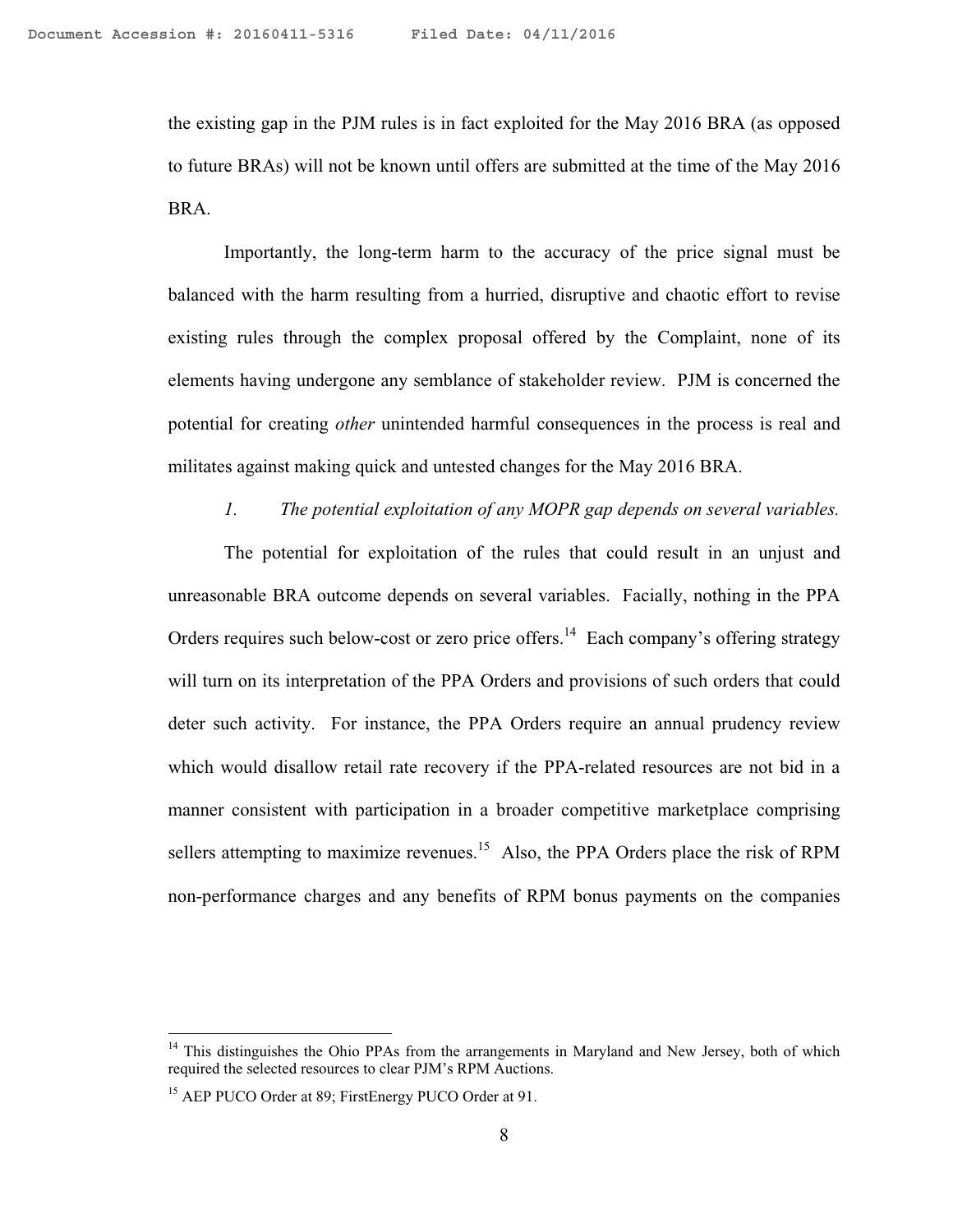$\overline{a}$ 

and not the ratepayers, which places the risks and rewards in the hands of the entities who are responsible for offering the resources in to RPM.<sup>16</sup>

Additionally, the market based rate under which AEP and FirstEnergy are authorized to offer their resources in to the May 2016 BRA is before the Commission presently in the Affiliate Waiver Complaints.<sup>17</sup> PJM continues to support the Affiliate Waiver Complaints, because the facts and circumstances that originally provided reason for the waivers have changed with the PUCO's approval of the affiliate PPAs.<sup>18</sup> Until the Commission rules on the Affiliate Waiver Complaints, it cannot be known whether the PPA-related resources will be offered under AEP or FirstEnergy's market-based rate authority, or if the Commission will undertake a review of the PPAs which, while pending, could limit AEP and FirstEnergy to offering the PPA-related resources in at cost-based rates.

> *2. Any potential harms are outweighed by other interests which must be taken into consideration before modifying the rules for the May 2016 BRA.*

PJM is concerned that acting now to both reform and implement new MOPR provisions before the May 2016 BRA will result in disruption and uncertainty among market participants that are presently marginally, or not at all, involved in the instant controversy. PJM appreciates the Complainants intentions to craft narrowly drawn

<sup>16</sup> *See, e.g.,* AEP PUCO Order at 88; FirstEnergy PUCO Order at 92. PJM, in its limited participation in the proceeding before the PUCO, requested this relief. PJM appreciates the PUCO hearing and fully resolving this concern.

<sup>&</sup>lt;sup>17</sup> Electric Power Supply Association, et al., v. AEP Generation Resources, Inc., et al., Docket No. EL16-33-000 (Jan. 27, 2016) ("AEP Affiliate Waiver Complaint"); *Electric Power Supply Association, et al., v. FirstEnergy Solutions Corporation, et al.,* Docket No. EL16-34-000 (Jan. 27, 2016) ("FirstEnergy Affiliate Waiver Complaint") (together, "Affiliate Waiver Complaints").

<sup>&</sup>lt;sup>18</sup> AEP Affiliate Waiver Complaint, *Motion to Intervene and comments in Support of PJM Interconnection, L.L.C.*, Docket No. EL16-33-000 (Feb. 23, 2016); FirstEnergy Waiver Complaint, *Motion to Intervene and comments in Support of PJM Interconnection, L.L.C.*, Docket No. EL16-34-000 (Feb. 23, 2016).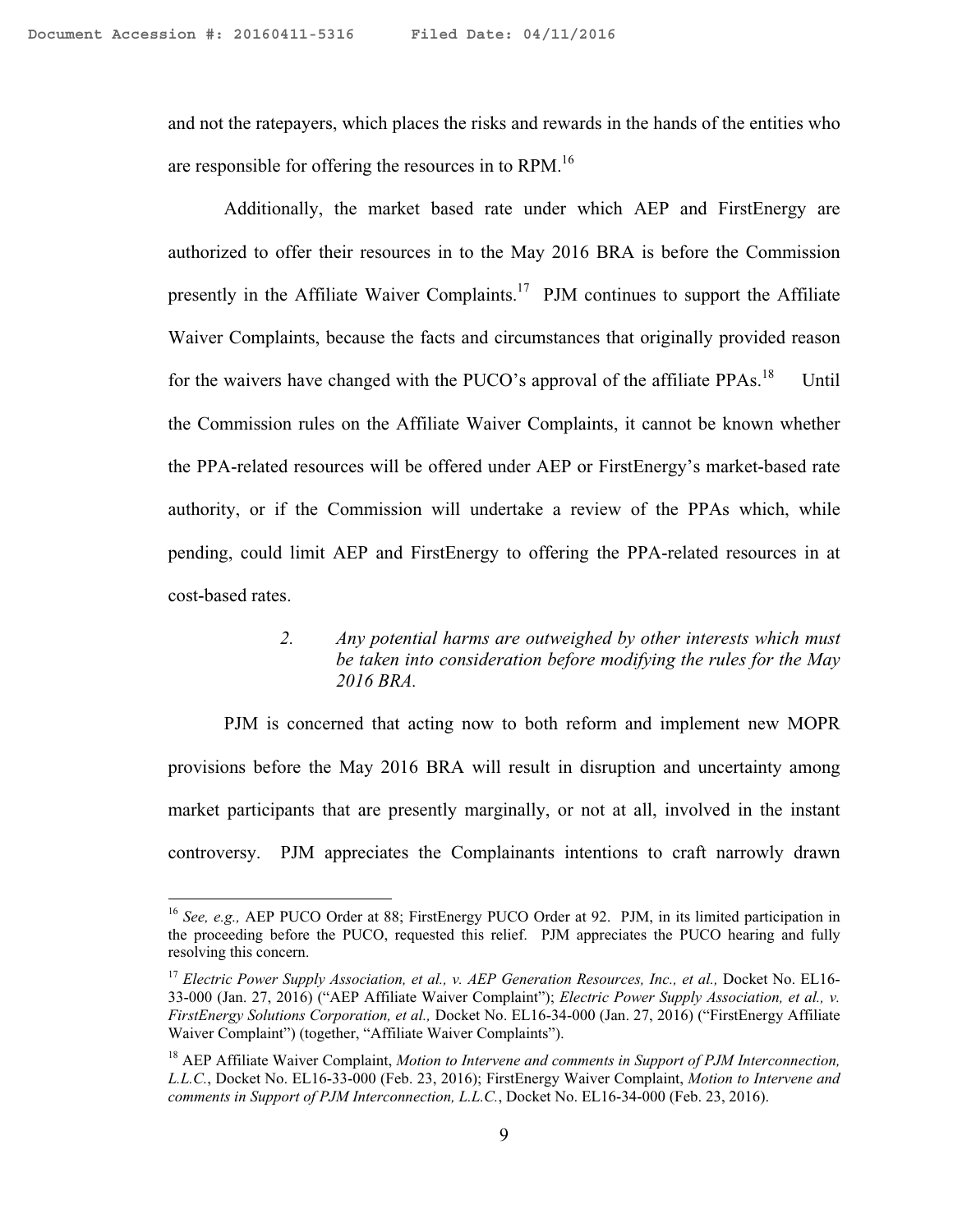MOPR revisions to be used on an interim basis for the May 2016 BRA.<sup>19</sup> However, without having developed adequate criteria around the actual implementation of such rules, PJM believes it is premature to apply even these narrowly drawn new MOPR provisions to the May 2016 BRA. It is important for the certainty and stability of PJM's capacity market, in terms of price signals and supporting investment for economic resources, that the BRA be run without delay the hasty application of any new MOPR would require.

Defining the triggers, scope, and extent of a minimum offer price for Existing Generation Capacity Resources presents considerable challenges. In particular, the goal of ensuring clearing prices that attract needed capacity must be balanced against respect for long-standing procurement and contracting practices that are consistent with longstanding business models such as those utilized by public power entities and recognized in today's MOPR.<sup>20</sup> With respect to PJM's MOPR, the Commission has recognized that some strategies could reduce capacity costs in the short-run, by procuring a capacity surplus which could harm other suppliers but, the Commission found three was a greater concern with the "deleterious" impact of such behavior in the long-run.<sup>21</sup> The Commission should recognize the harm outlined by the complainants is cumulative and occurs over time. As result, the Commission should require PJM work with its stakeholders to develop clear rules to ensure the long-term impacts of any such price suppression are addressed.

<sup>19</sup> *See* Complaint at 36.

 $20$  To PJM's knowledge, the Commission has not yet applied a MOPR-type rule in any RTO to existing resources. PJM's current MOPR, applies to Sell Offers from an existing Generation Capacity Resource only to the extent it proposes to increase installed capacity by at least 20 megawatts. *See* Tariff, Attachment DD, section 5.14(h)(2).

<sup>21</sup> *PJM Interconnection, L.L.C.,* 143 FERC ¶ 61,090 at P 21(2013).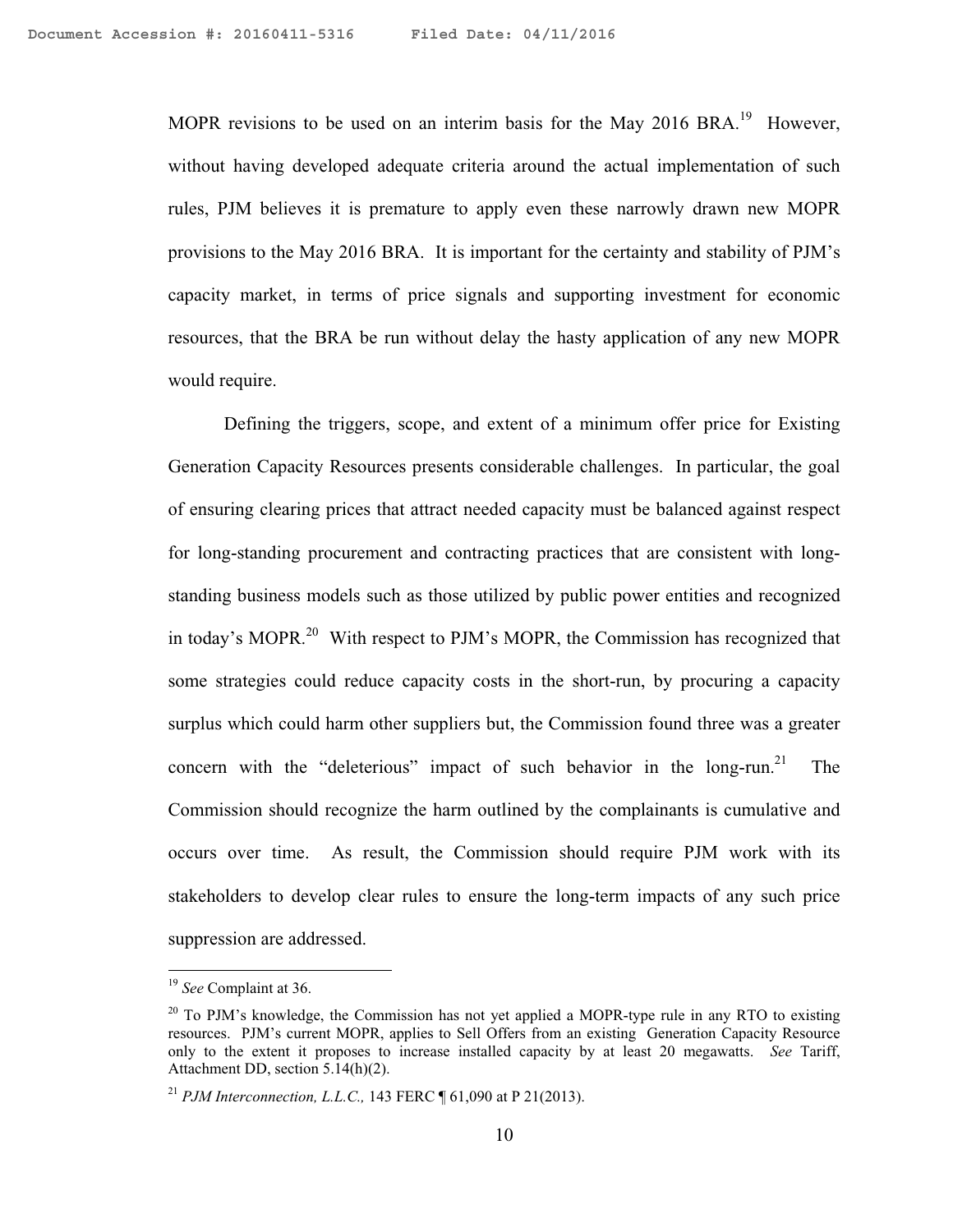MOPR provisions for planned resources already require difficult regulatory policy trade-offs. The Commission has recognized, for example, that MOPR provisions could exempt renewable generation and should accommodate traditional procurement practices by public power entities. Neither of these accommodations derive from economic first principles; both are judgment calls that balance competing policy interests. PJM is concerned, too, that applying a new MOPR screen to Existing Generation Capacity Resources without the benefit of further discussion, may heighten concerns, whether well-founded or not, that the scope of the reformed rules could unintentionally cover resources owned by regulated utilities and public power entities. Many more such judgment calls will be required before the MOPR screen is expanded to sweep in numerous existing resources.

The Commission previously denied a complaint under very similar circumstances where the Independent Power Producers of New York, Inc. ("IPPNY") raised a legitimate concern seeking application of the NYISO MOPR-like rules to repowered resources that would be uneconomic absent out-of-market payments. In denying the complaint, the Commission agreed there were changed circumstances that could support modification to the MOPR rules, but found the rules would need to be developed through a stakeholder process rather than applied to the situation directly before them:

[W]e would still need to develop criteria for evaluating repowered resources before applying mitigation, such as the process for calculating legitimate costs and a process for evaluating, before a resource incurs repowering costs, whether a mitigation exemption is warranted. These considerations prevent the Commission from applying mitigation as requested, and we therefore deny the Complaint. . . However, while we find that IPPNY has not satisfied its burden under section 206, we recognize that IPPNY's Amendment raises concerns regarding whether changed circumstances in the rest-of-state may necessitate the prospective adoption of market power mitigation rules for the rest-of-state. Consistent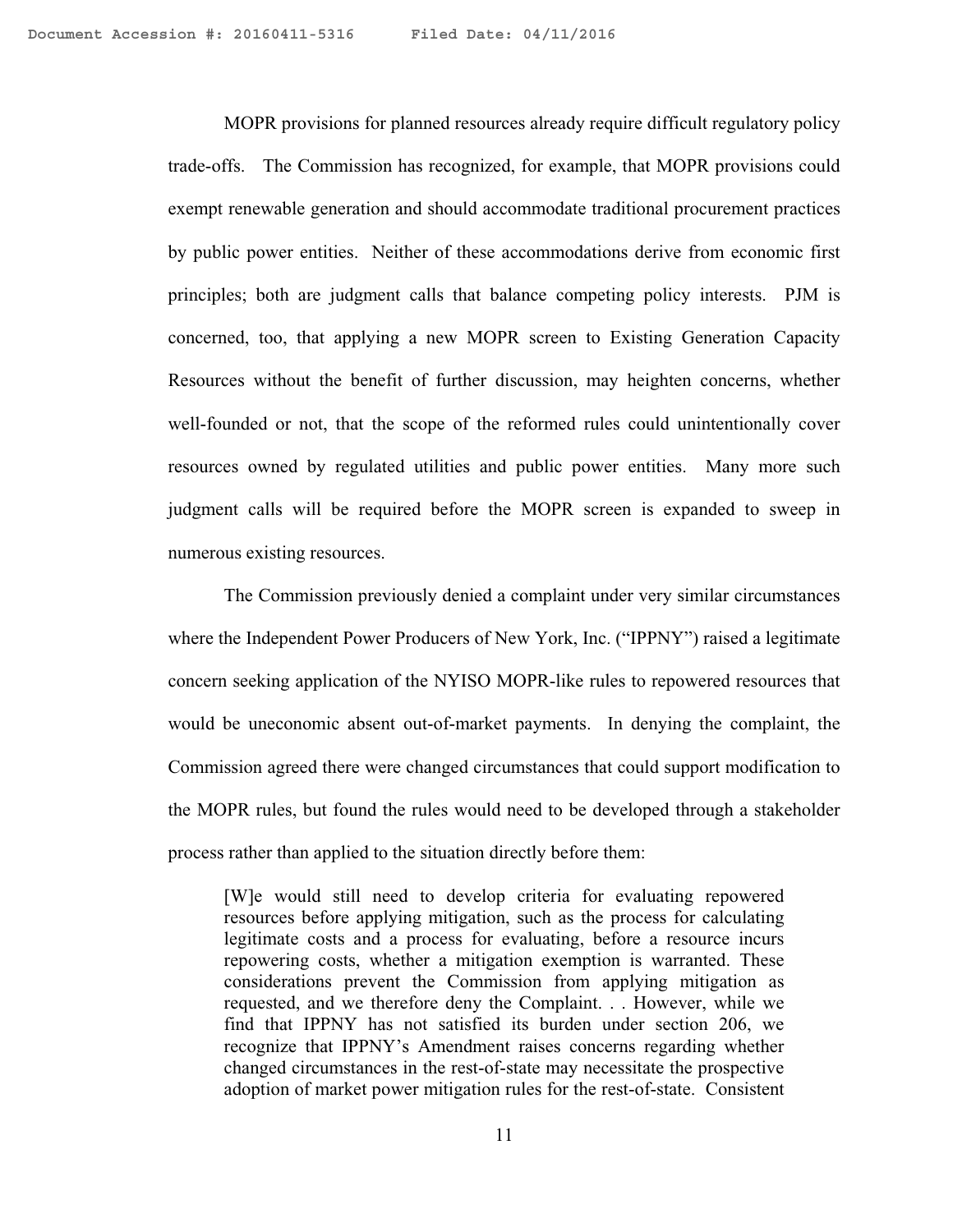with NYISO's statement that mitigation proposals must have the support of a fully developed factual record and a stakeholder process, we direct NYISO to establish a stakeholder process to consider (1) whether there are circumstances that warrant the adoption of buyer-side mitigation rules in the rest-of-state; and (2) whether resources under repowering agreements similar to Dunkirk's have the characteristics of new rather than existing resources, triggering a buyer-side market power evaluation because of their potential to suppress prices in the capacity market and what mitigation measures need to be in place to address such concerns. We will require NYISO to submit a report to the Commission within 90 days of the date of this order regarding NYISO's analysis of these issues and the outcome of such stakeholder discussion.<sup>22</sup>

Just as the Commission was concerned about the lack of criteria and the practicality of

applying new rules without proper vetting in the NYISO case, PJM asks the Commission

to so rule in this case.

**C. If the Commission determines it must take action now, the Commission should not apply new MOPR provisions, as proposed; rather PJM would offer more narrowly drawn alternatives which could be implemented in short order.** 

Should the Commission not accept PJM's recommendation and decide immediate

reform to PJM's existing MOPR is warranted, PJM asks the Commission to reject the relief proposed in the Complaint and instead grant a more narrow form of relief, designed to address the immediate defined harm. PJM again notes that the complications attendant to any immediate MOPR revision could seemingly be avoided if the Commission grants the Affiliate Waiver Complaints. But, in addition, PJM offers the following avenues of relief for implementation for the May 2016 BRA should the Commission find immediate relief justified.

<sup>22</sup> *IPPNY v. NYISO* at PP 70-71 (footnotes omitted).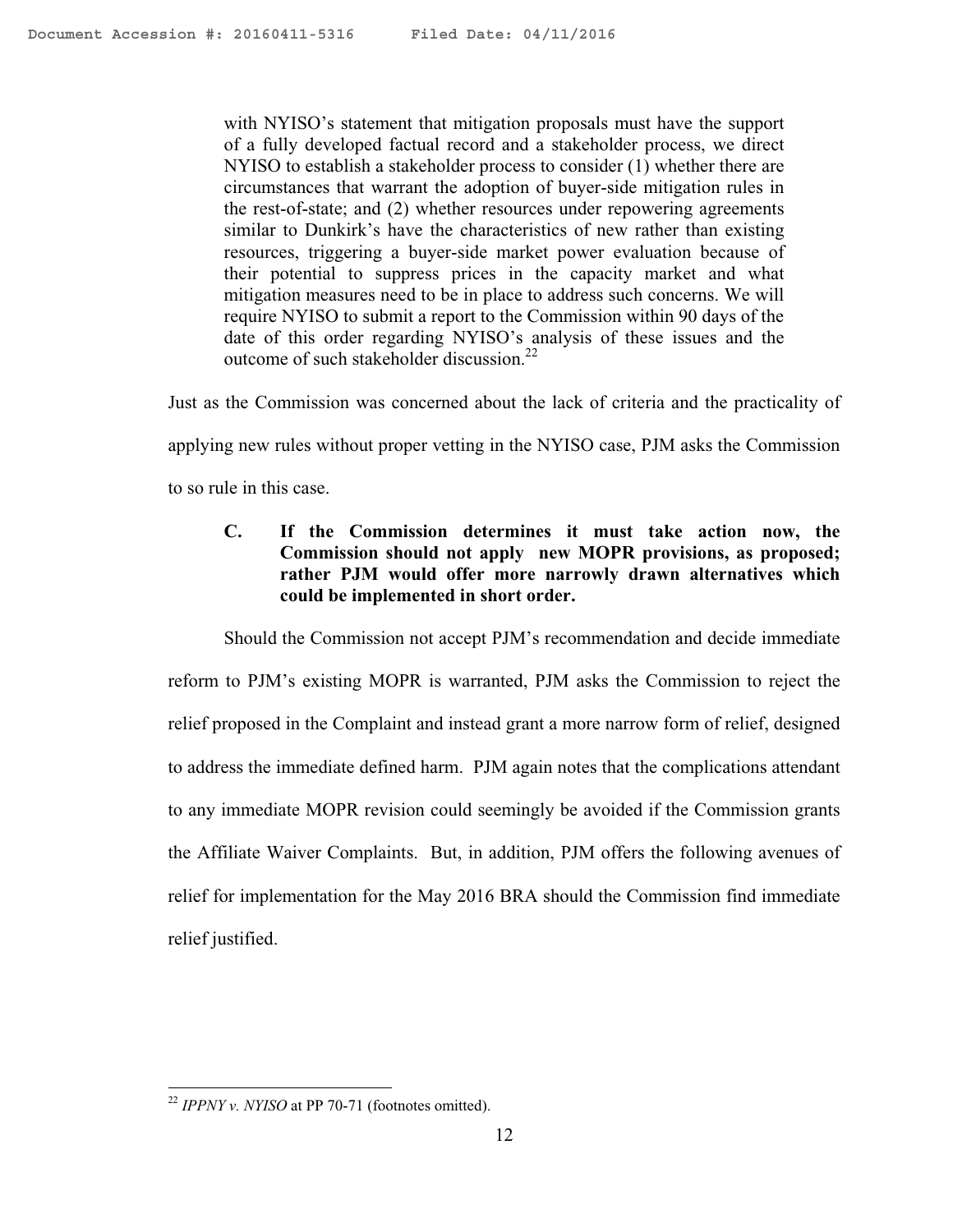### Alternative 1: PJM could reject a Sell Offer PJM believes would result in an unjust and unreasonable auction outcome.

The Tariff provides PJM with final authority to determine whether a Sell Offer is submitted in accordance with the terms of the Tariff or Manuals and accordingly to accept or reject such offer.<sup>23</sup> The Commission affirmed PJM's authority to reject a Sell Offer in the context of the Capacity Performance proceeding.<sup>24</sup> In the largest sense, lawful market transactions under the Tariff must result in just and reasonable rates. Based on this principle, PJM believes the Commission could clarify and confirm that PJM can exercise this authority to reject a Sell Offer in this limited case to address any immediate harm that might result from a BRA Sell Offer that would result in an uneconomic auction price.<sup>25</sup> PJM would exercise this authority after consultation with the IMM, giving close consideration to the economic and market power expertise of that group.

PJM recognizes it has not previously exercised its Tariff authority to reject a Sell Offer in the manner contemplated by this alternative relief; no similar circumstances have existed giving rise to PJM exercising authority in this manner. Therefore, before taking such action, PJM would first require confirmation from the Commission that such application of the existing rules is proper. A Commission ruling on this point would guard against later disputes on whether the Tariff indeed provides PJM this authority.

 $23$  Tariff, Attachment DD, section 5.8(i).

<sup>&</sup>lt;sup>24</sup> See PJM Interconnection, L.L.C., 151 FERC ¶ 61,208 at P 92 (2015) ("PJM's existing tariff gives PJM the authority to reject a seller offer, as applicable to a capacity resource.").

 $25$  Should the Commission believe PJM is interpreting this authority incorrectly for the circumstance contemplated by this alternative relief, PJM asks the Commission to affirmatively make that ruling here to settle any later disputes after the May 2016 BRA is completed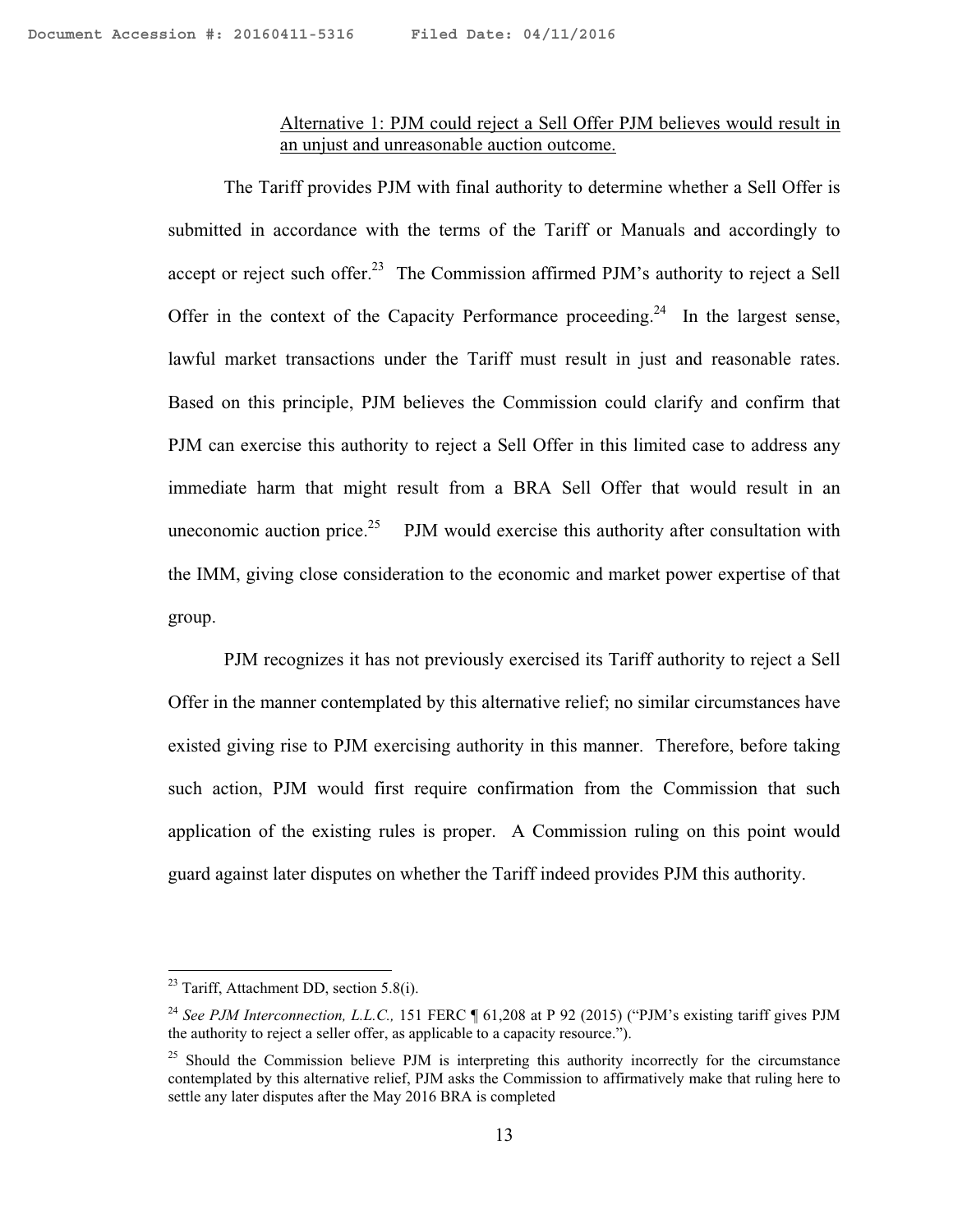As part of this alternative relief, PJM would notify the Capacity Market Seller within one business day after the auction window closes to give the seller opportunity to revise any rejected Sell Offer to a minimum floor price within one business day. PJM proposes this minimum floor price to be the net Avoidable Cost Rate ("ACR") for the resource. RPM's existing ACR offer cap for existing resources is a reasonable measure of going-forward costs. And RPM's existing Energy and Ancillary Services Revenue Offset ("EAS Offset") – to arrive at the net  $ACR -$  is a reasonable measure of noncapacity revenues expected from a competitive market. In this way, PJM can clear the auction with the reformed offer within the Tariff deadline.<sup>26</sup> PJM has a similar rule for mitigating Sell Offers from Planned Generation Capacity Resources that are not subject to the Market Seller Offer Cap Rules but could be subject to mitigation nonetheless, if the Sell Offer is determined to be too high. $27$ 

# Alternative 2: The Commission could order PJM to require a price floor for the PPA-related resources for the May 2016 BRA

 If the Commission finds circumstances exist that would cause immediate unjust and unreasonable BRA results if the PPA-related resources are left unmitigated, PJM offers another alternate approach that would directly address the particular resources ahead of the May 2016 BRA by requiring a MOPR-like floor price be established for each resource equal to their net  $ACR<sup>28</sup>$ . That is, in effect, what the Complaint proposes, but rather than address it through a round-about way that requires PJM to implement new MOPR provisions – which requires a screening process, as well as certifications and

<sup>&</sup>lt;sup>26</sup> Tariff, Attachment DD, section 5.4(a) and  $\frac{http://pjm.com/markets-and-operations/rpm.aspx.$ 

<sup>27</sup> *See* Tariff, Attachment DD, section 6.5(a)(ii)(C).

 $28$  The formula for determining the ACR is contained in Tariff, Attachment DD, section 6.8(a), and the determination of the net Projected PJM Market Revenues is in section 6.8(d).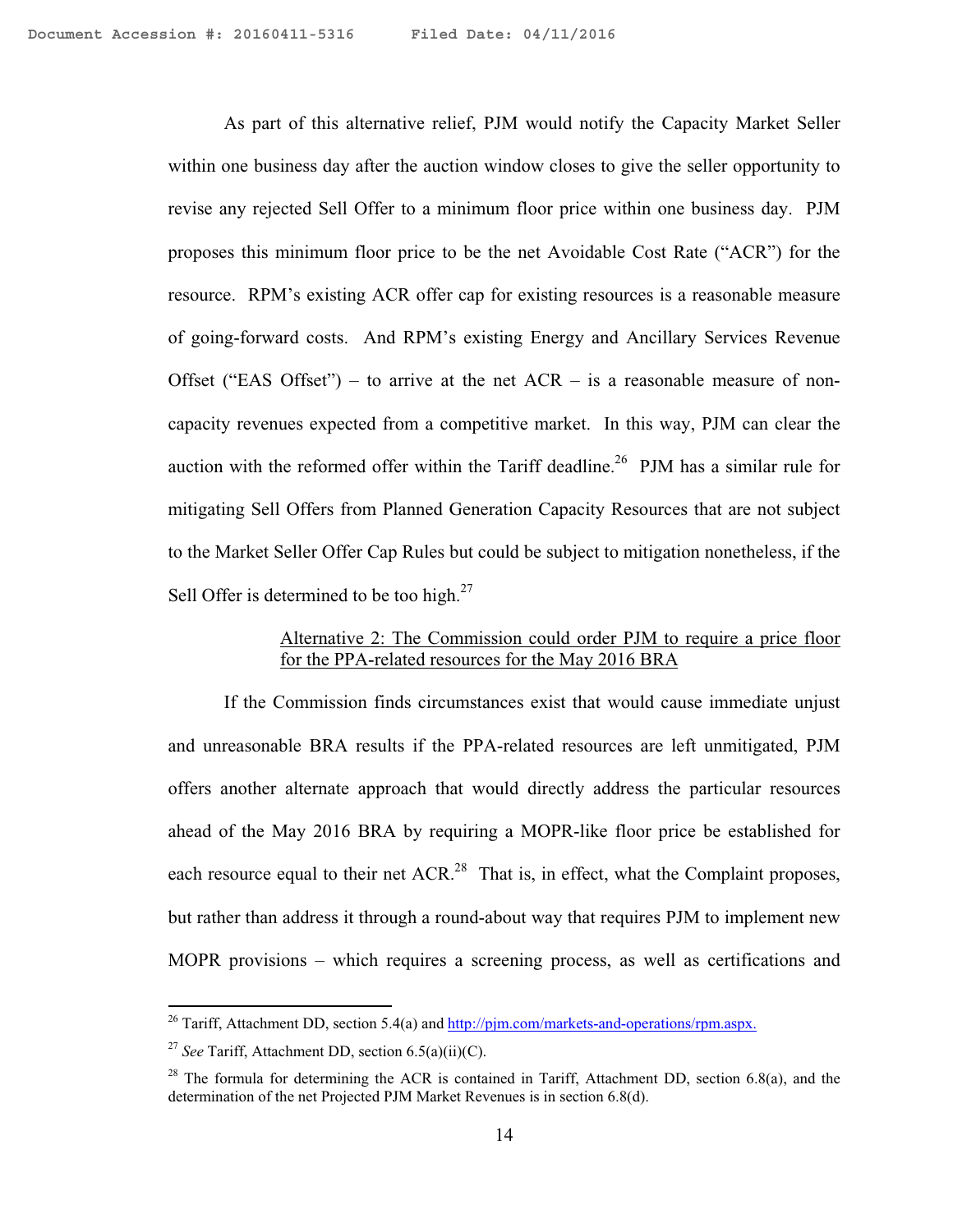demonstrations by the Capacity Market Seller, and determinations to be made by the IMM and PJM as to each subject resource prior to finalization – PJM believes a more straightforward remedy could be put in place. After all, if the Commission makes a determination that something needs to be done "now," in so doing, it will have effectively found problems with the particular PPA-related resources.<sup>29</sup>

 For such purposes, the net ACR would be the appropriate floor price. Complainants' proposal to set the offer floor price at the same level as the offer ceiling price, i.e., the Net CONE times the balancing ratio ("Net CONE  $*$  B")<sup>30</sup> is not appropriate. The Net CONE \* B offer cap appropriately includes the opportunity cost of foregoing possible Bonus Performance payments under PJM's recently approved Capacity Performance rules. Because some Capacity Market Sellers may reasonably expect their resources to over-perform, that opportunity cost is reasonable for an offer cap. But not all Capacity Market Sellers expect their resources to over-perform. Consequently, it is not appropriate to require all Capacity Market Sellers to include in their offers an expectation of Bonus Performance payments is inappropriate. Requiring all offers to include an expectation of Bonus Performance payments is also inappropriate. A generic offer floor for existing generation resources, therefore, should not include Bonus Performance payments.

Instead, the Avoidable Cost Rate, net of the EAS Offset, is already established in the PJM Tariff as a proper measure of an Existing Generation Capacity Resource's going

1

 $29$  Such relief will be criticized as discriminatory. And indeed the relief would apply by its own terms just to the resources identified as problematic. It would not seem, however, that addressing an immediate and identified problem, even in the face of claims that other resources or arrangements might be out there warranting review, is unduly discriminatory. *See, e.g., DC Energy v. PJM,* 144 F.E.R.C. ¶ 61,024, at P 89 (2013).

<sup>&</sup>lt;sup>30</sup> Complaint at 34-36.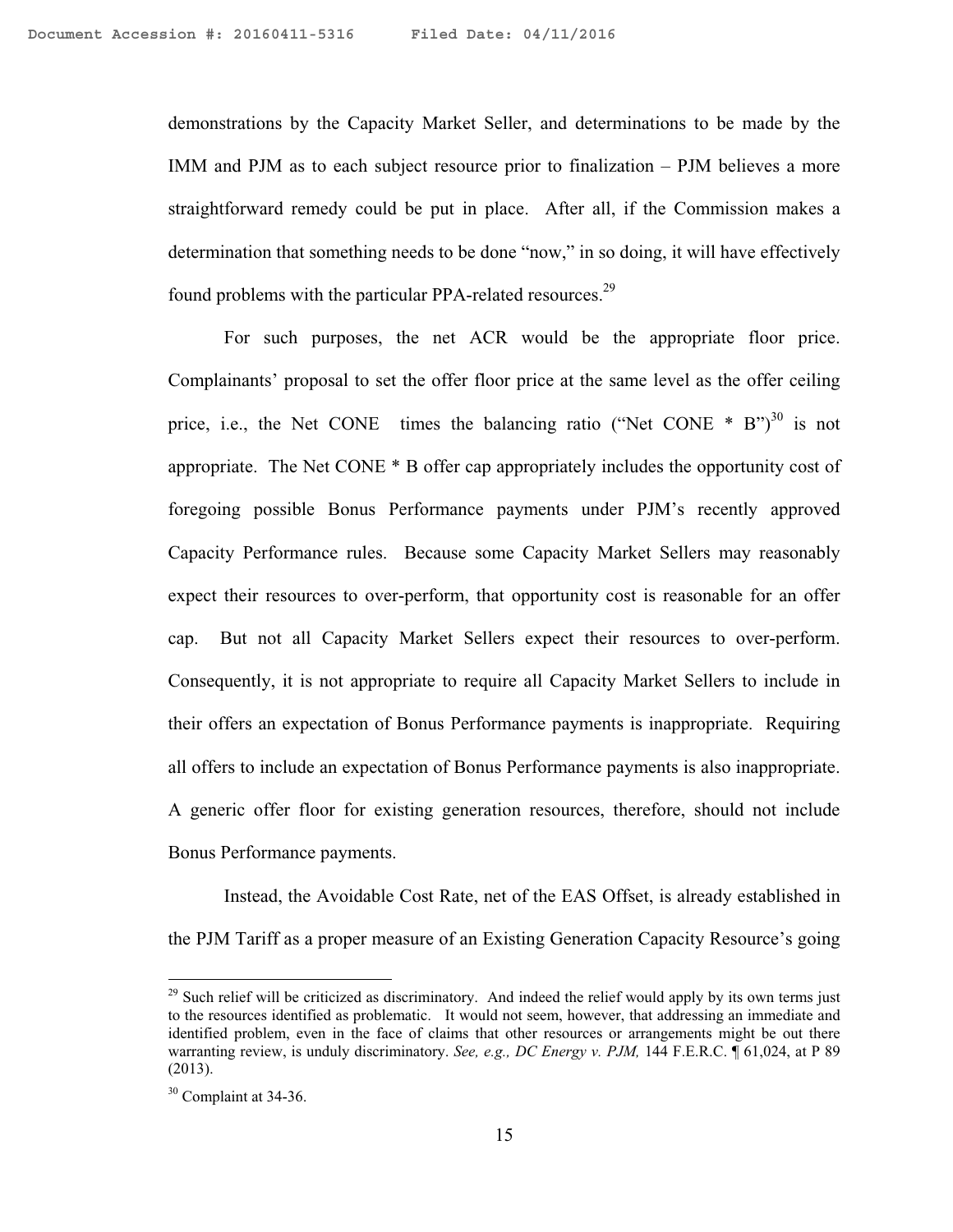forward costs, and is the appropriate value for identifying an uneconomically low Sell Offer. Any offer between and a competitive going forward cost  $-$  i.e., net ACR, and what has been determined as a competitive offer cap – i.e., Net CONE  $*$  B, should be found to be just and reasonable under the Tariff.

### **II. ADMISSIONS AND DENIALS**

In accordance with Rule  $213(c)(2)$  of the Commission's Rules of Practice and Procedure,<sup>31</sup> except as stated in this answer, PJM does not admit any facts in the form and manner stated in the Complaint. To the extent that any fact or allegation in the Complaint is not specifically admitted in this answer, it is denied.

# **III. NOTICES AND COMMUNICATIONS**

 All correspondence and other communications regarding this proceeding should be directed to:

Craig Glazer\* Vice President–Federal Government Policy PJM Interconnection, L.L.C. 1200 G Street, N.W., Suite 600 Washington, D.C. 20005 (202) 423-4743 (phone) (202) 393-7741 (fax) *Craig.Glazer@pjm.com* 

Jacqulynn Hugee Associate General Counsel PJM Interconnection, L.L.C. 2750 Monroe Blvd Audubon, PA 19403 (610) 666-8208 (phone) (610) 666-8211 (fax) *Jacqulynn.Hugee@pjm.com* 

Jennifer Tribulski\* Assistant General Counsel PJM Interconnection, L.L.C. 2750 Monroe Blvd. Audubon, PA 19403 (610) 666-4363 (phone) (610) 666-8211 (fax) *Jennifer.Tribulski@pjm.com*

Paul M. Flynn Wright & Talisman, P.C. 1200 G Street, N.W., Suite 600 Washington, D.C. 20005 (202) 393-1200 (phone) (202) 393-1240 (fax) *flynn@wrightlaw.com* 

\* Designated for inclusion on the Commission's official service list for this docket.

<sup>1</sup>  $31$  18 C.F.R. § 385.213(c)(2).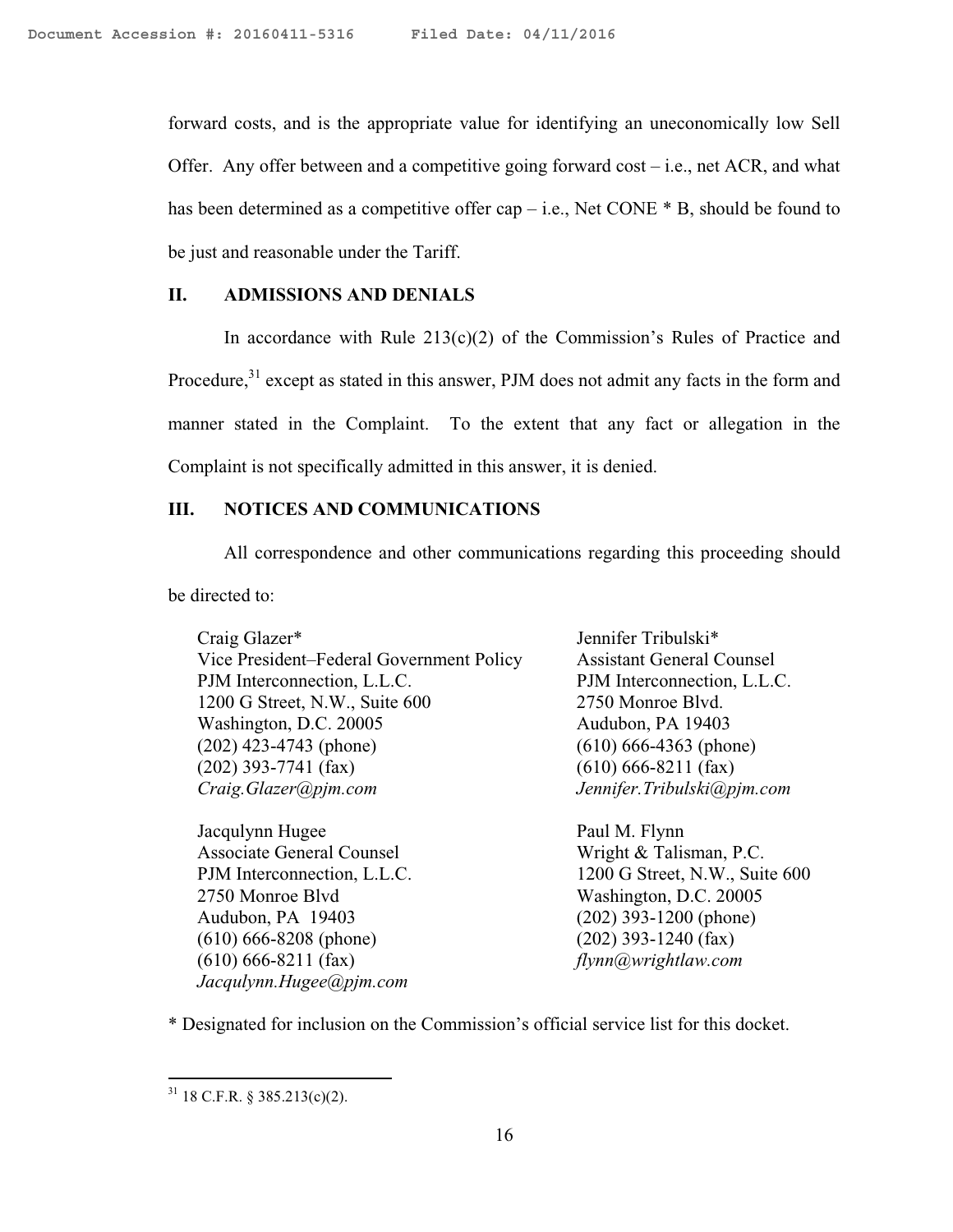#### **IV. CONCLUSION**

For the foregoing reasons, the Commission should (1) require PJM to initiate an accelerated stakeholder process to address modifications to the MOPR that would apply to Existing Generation Capacity Resources under certain circumstances; (2) deny the Complaint at to application in the May 2016 BRA; and (3) if it does not deny the Complaint, order one of the alternative forms of relief as described herein.

Respectfully submitted,

Craig Glazer Vice President–Federal Government Policy PJM Interconnection, L.L.C. 1200 G Street, N.W., Suite 600 Washington, D.C. 20005 (202) 423-4743 (phone) (202) 393-7741 (fax) *Craig.Glazer@pjm.com* 

Jacqulynn Hugee Associate General Counsel PJM Interconnection, L.L.C. 2750 Monroe Blvd Audubon, PA 19403 (610) 666-8208 (phone) (610) 666-8211 (fax) *Jacqulynn.Hugee@pjm.com* 

*/s/ Jennifer Tribulski* 

Jennifer Tribulski Assistant General Counsel PJM Interconnection, L.L.C. 2750 Monroe Blvd. Audubon, PA 19403 (610) 666-4363 (phone) (610) 666-8211 (fax) *Jennifer.Tribulski@pjm.com*

Paul M. Flynn Wright & Talisman, P.C. 1200 G Street, N.W., Suite 600 Washington, D.C. 20005 (202) 393-1200 (phone) (202) 393-1240 (fax) *flynn@wrightlaw.com* 

April 11, 2016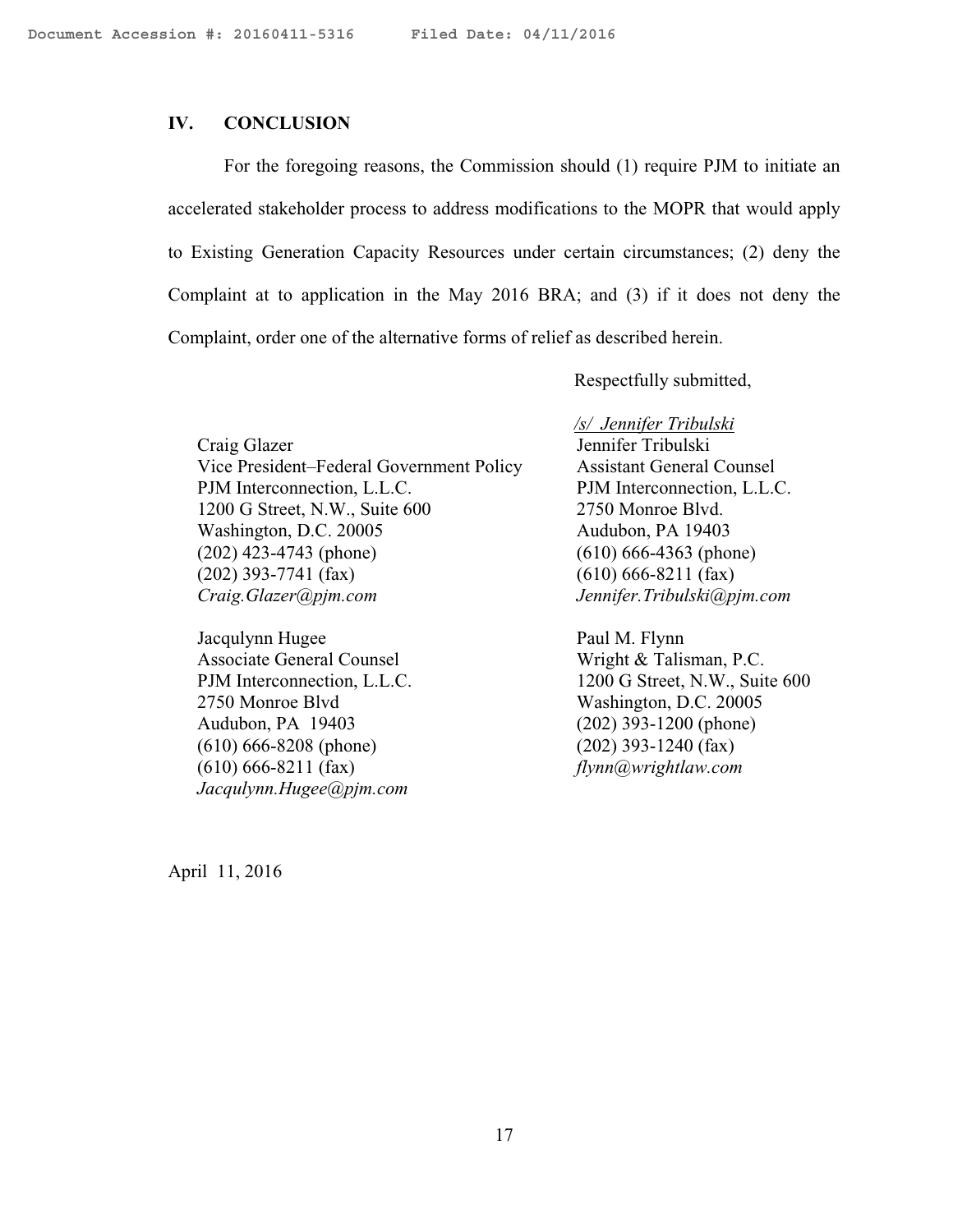# **CERTIFICATE OF SERVICE**

I certify I have, on this  $11<sup>th</sup>$  day of April, 2016, served the foregoing document upon each person designated on the official service list compiled by the Secretary of the Federal Energy Regulatory Commission in this proceeding.

> /s/ Jennifer H. Tribulski PJM Interconnection, L.L.C.